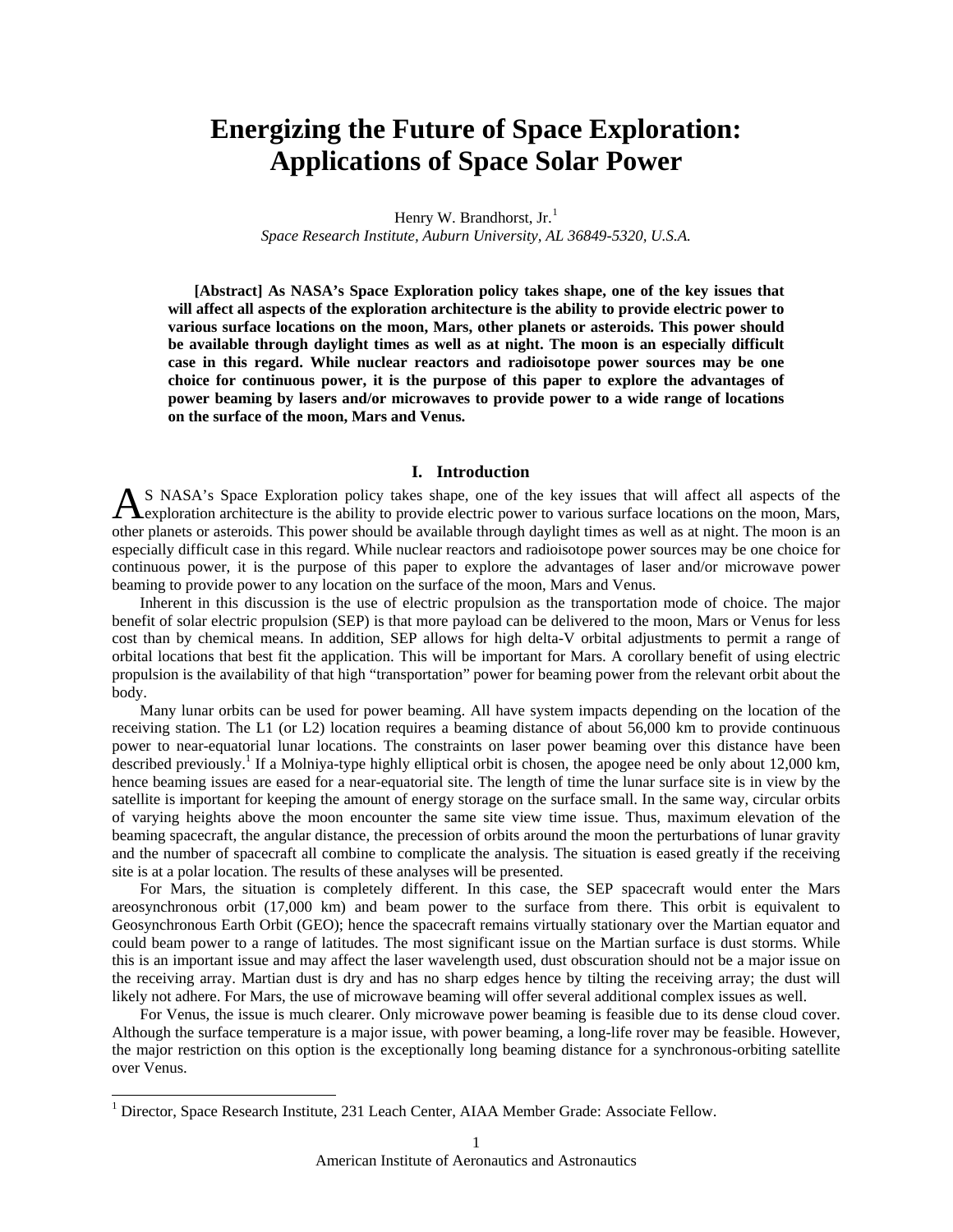For laser beaming, a wavelength range of 830 - 850 nm has recently been selected because it is well suited for peak performance of GaAs (or Si) solar cells. It is also a wavelength band that penetrates the earth's atmosphere with minimal absorption (of course the moon and Mars will be fully transparent to these wavelengths). However, the earlier studies discussed here generally used a 1.06  $\mu$ m wavelength for conversion with solar cells. These single junction cells are expected to be less expensive than the triple junction cells, but have not been in production for some time for space use. As a relevant point, multiple junction cells cannot be used to receive single wavelength laser beams. Testing of GaAs solar cells in a concentrator array with a ~840 nm laser has yielded efficiencies over 45% at room temperature. For microwave power beaming, 5.8, 10 and 35 GHz wavelengths have been chosen.

## **II. Lunar Power Beaming**

The ultimate necessity for effective human habitation on the moon is a continuous source of power for 24 hours of every earth day and ~29 earth days of the lunar day. Without continuous power, human habitation and development of a viable infrastructure and economy are simply unattainable. Past studies have examined the use of regenerative fuel cells powered from solar arrays, and the use of a buried nuclear reactor power system. Both approaches have their limitations and benefits. However, the alternative approach of power beaming<sup>1</sup> may lead to a lower infrastructure on the lunar surface and potentially lower costs as well as offering greater mission flexibility.

A key benefit for power beaming from space to the lunar surface is that the moon has no atmosphere to attenuate the beam. This means that virtually any frequency of microwave or light can be used for power transmission (the exceptions are communications frequencies and, for microwaves, their subharmonics). One difference between microwave and laser wireless power transmission to the moon, is that the photovoltaic cells used for conversion of the laser beam can also convert sunlight during the two week lunar day, while the same is not true for microwave rectennas. As pointing limitations permit, outpost power could be significantly augmented with this option. That study examined issues with beaming both laser and microwave radiation from the L1 libration point. Because of the long beaming distance, two other options were studied: circular equatorial orbits<sup>2</sup> and elliptical polar orbits<sup>3</sup>.

## **A. Lunar Power Beaming from the L1 Libration Point**

That past study<sup>1</sup> aimed at producing 10 MW of lunar surface power from the L1 libration point located about 56,000 km above the lunar surface using both microwave and laser power beaming. This power level was very large and should be taken as exemplary only. Those analyses could be extended to lower power levels. The results of each beaming option were briefly discussed. Power beaming to the lunar surface from the cis-lunar libration point can be based on either a single central power source, or a distributed group of satellites. Either microwave or laser light wireless energy transportation could be used in a central or distributed architecture. In either case, the transmission system will be retrodirective and will use a pilot beam from the center of the receiving array to provide the information to steer the power beam and maintain it on the target. However, for laser beaming to the moon, no adaptive optics will be required.

(1) Microwave Power Beaming: Based on technical maturity and frequency, 5.8 GHz was selected as the wavelength for a microwave based power transmission system. Power to the microwave system came from high efficiency, triple junction solar cells. In this design, the transmitting antenna aperture was larger than that required for a similar antenna coupling efficiency of a geostationary-to-terrestrial system. Transmission efficiency  $\eta_B$  for Gaussian beams is related to the aperture sizes of the transmitting and receiving antennas:

and

$$
\eta_B \cong 1 - e^{-\tau^2} \tag{1}
$$

$$
\tau = \frac{\pi}{4} \frac{D_T D_R}{\lambda R} \tag{2}
$$

where  $D_T$  is the transmitting array diameter,  $D_R$  is the receiving array diameter,  $\lambda$  is the wavelength of transmission and R is the range of transmission.

To achieve 90% aperture coupling efficiency, a transmitting antenna of 1.5 km diameter and a rectenna of 4 km diameter was adopted as a compromise between a too-large in-space antenna and a too-large lunar rectenna. The design power of 10 MW output to the lunar station required that 17.6 MW be transmitted, giving a maximum beam density of  $20.6 \text{ W/m}^2$  at the center of a Gaussian beam. Furthermore this low intensity may not be sufficient to activate some of the diodes in the rectenna depending on beam pattern.

For this system, the primary lunar surface energy source was a thin film rectenna of 4 km diameter. The rectenna would be assembled from 200 m by 10 m strips stretched on a light frame designed to provide the proper angle of inclination such that the surface of the rectenna is normal to the incident beam. Each panel had its own conversion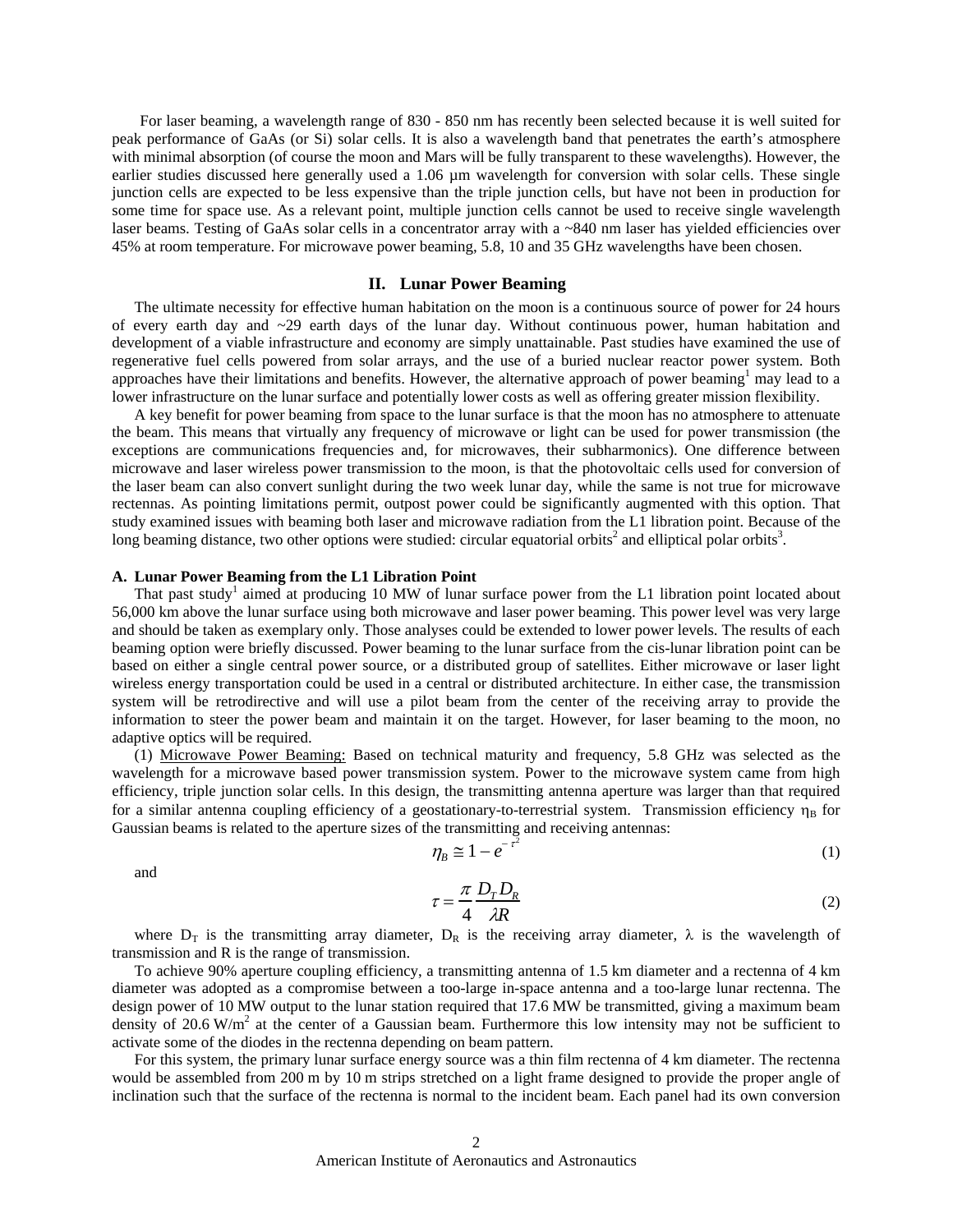electronics and will be tied into a collection grid before being fed into the base power system. The system provided the requisite power to the lunar surface, however, the size and design of the beaming satellite was complex and a detailed study was not performed.

(2) Laser Power Beaming; For a lunar laser power beaming system, the size of the receiver is dictated either by the diffraction limited beam or by the amount of auxiliary photovoltaic energy desired from conversion of sunlight. To provide 1 MW of auxiliary power at full illumination required a field of approximately 50 m diameter. Limits to the beam intensity (H) which can be delivered at a given distance is inversely proportional to the square of the distance (R) and directly proportional to the power (P) and the ensemble averaged antenna gain  $(\langle G \rangle)$ . Under ideal conditions, the gain is limited by diffraction and for light of wavelength  $\lambda$  and an antenna of diameter D,

$$
G_{DL} = \left(\frac{\pi}{4}\right)\left(\frac{D}{\lambda}\right)^2\tag{3}
$$

The ratio of actual beam intensity to ideal diffraction limited beam intensity, the Strehl ratio ( $I_{\text{REI}}$ ), is defined as  $\langle G \rangle / G_{DL}$ , and the intensity at a given target becomes:

$$
H = I_{\text{Re}l} \frac{P}{R^2} \left(\frac{\pi}{4}\right) \left(\frac{D}{\lambda}\right)^2 \tag{4}
$$

For approximately 1 $\mu$ m wavelength laser light, the diffraction limited spreading is less than the ~50 m diameter photovoltaic field required to provide the desired auxiliary power. Therefore, the lunar receiving photovoltaic receiver will be sized at  $\sim$  50 m diameter. Thus, to continuously provide 10 MW power from the laser system 14.6 MW incident on the surface photovoltaic array is required for a Strehl ratio of 0.9. However, the beam intensity at the receiver may rise to about 4 suns equivalent intensity, so beam expansion may be needed.

## **B. Lunar Laser Power Beaming from Elliptical Equatorial Orbit**

Many options exist for orbits around the moon. We did an initial study<sup>2</sup> using Satellite Tool Kit® V7.1 with altitudes as high as 55,000 km. After extensive analysis, an equatorial Molniya-type orbit with an apogee of 30,000 km and a perigee of 500 km was chosen as it appeared to be the best match of long coverage time over a two year period and a somewhat short time with no coverage whatsoever. The orbital condition required that beaming would occur only when the site was in shadow and the satellite was in sunlight. Of course, beaming when the site and the satellite were illuminated is possible. In this orbit, the satellite can beam power to locations within 45º north and south of the equator when it is in sunlight and the site is in darkness. Based on this initial study that covered a twoyear time period from July, 2008 to June, 2009, the maximum length of time with no coverage of the 45º N site by

this one satellite for these sites to be 164 hours or nearly 7 days. This would require a massive storage system, assuming the night-time power requirement is the same as in day-time. Over the two year period, there were only ten times when the dark time exceeded 84 hours. Thus a single satellite would not suffice.

In order to reduce the dark period length, a second satellite was added. However, one of the critical issues is the angular relationship between the first satellite and the second one. Based on a detailed analysis, a separation of 55º gave the most overlap in coverage. The times when no satellite is able to cover the lunar sites at 45º north or south has dropped dramatically to a maximum of 84 hours (3.5 days) as shown in Figure 1. Furthermore, there are only eight of these periods over the two-year span. In addition, in many cases the duration drops to 54 hours (2.25 days). Both these



**Figure 1. Time spans when neither satellite views a ground station at 45º N.** 

options represent significant mass savings for a lunar site. It should be remembered that sites closer to the equator will have shorter "dark" times.

Laser beaming from the satellite in this elliptical orbit yields a complex beam pattern and intensity. Fortunately there is no atmosphere so adaptive optics are not required to compensate for atmospheric variations as is the case for earth. For the 45º north site, the solar arrays will be tilted at the latitude. The satellite will rise over the horizon and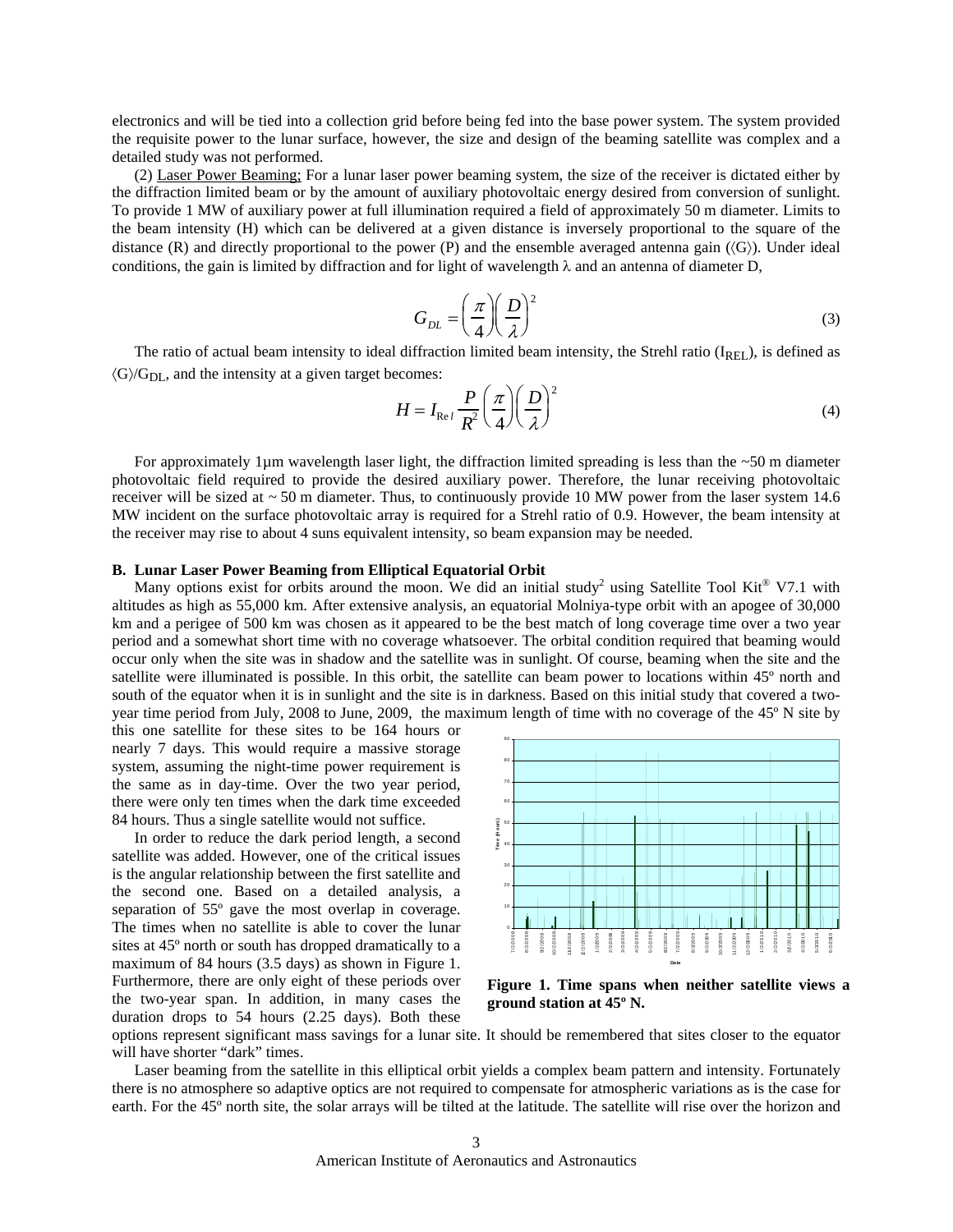move about 180º in azimuth. At the same time the satellite will increase in elevation to 45º. A laser power level of 40 kW was assumed, with a wavelength of 850 nm, which is ideal for GaAs cells. Full satellite power was 100 kW. It is important to note that the intensity of the laser beam is approximately 0.2 equivalent suns over most of its traverse and peaks at only 2 "suns". Assuming a nominal 60 kW GaAs solar array on the surface, the laser beam will not exceed the array dimensions even at the highest altitude. Based on a laser beam power of 40 kW and a  $\overline{4}$  m<sup>2</sup> aperture, and with a 45% monochromatic beam conversion efficiency into electricity by the GaAs cells, the power delivered to a the ground site is shown in Figure 2. Beaming from the



**Figure 1. Laser power delivered to a 45º N site.** 

second satellite will increase this power, depending on whether the array is tracking or not. However, given the eight 84 hour times with no access, energy requirements are still significant, but much reduced.

#### **C. Lunar Power Beaming from Elliptical Polar Orbits**

Because NASA's attention appears to be focused on establishing a camp near the south pole, the previous study was extended to include a polar location as well as the 45° locations. In this study, two satellites in 5000 x 500 km

orbits offset from each other by 180º in that orbit were used as the baseline. The orbital time was about 7.5 hours and the apogee was over the lunar South Pole. These orbits were exceptionally stable over time, and can be assumed to be "frozen" orbits about the moon. A GaAs single junction tracking receiver was used, but a fixed array was acceptable, but at a somewhat reduced power. A fixed array would have to be essentially horizontal with the lunar surface which would compromise its ability to capture sunlight. The laser beam aperture was  $1.5 \text{ m}^2$  with a wavelength of 850 nm.

 Figure 3 shows the access times for this situation. The single satellite provides excellent coverage from the pole to about 30º. Of course the higher the altitude, the longer is the coverage time. Apogee heights of 20,000 to 30,000 km provide the best coverage with a peak of about 340 days. The power delivered to the site(s) also was about 18 kW as noted above, however, now the time when no beaming is possible



**Figure 2. Access time for a single satellite as a function of lunar latitude.** 

to any of the sites drops to only 1.5 hours and that is only for the 45º site!

## **D. Lunar Rover Power**

The possible location of a camp at the lunar South Pole on the rim of Shackleton crater was selected to explore that crater for the presence of water. However, the crater is essentially in continuous darkness, hence extensive exploration will require either a rover powered by a radioisotope-fueled source (e.g. with a Stirling convertor), an extremely large battery or fuel cell, or capitalize upon beamed power. All these options are possible, but all have impact on mission duration or other factors. The radioisotope option will provide a limited amount of power indefinitely but will have cost implications as well as using up part of the limited supply of Pu<sup>238</sup> fuel. However, as the Apollo Lunar Science Experiment Packages (ALSEP) showed, this is a realistic option. Similarly, the fuel cell/battery power source is realistic and inexpensive. However, stay time in the dark crater will be constrained by the amount of hydrogen and oxygen that can be carried for the fuel cell or the charge time of the battery. It's too early to say what limitation the fixed fuel supply will place on the mission.

The third choice, which can also impact the fuel cell option is to provide beamed laser power to the rover. Because there is no significant atmosphere on the moon, special mirrors won't likely be required, but there will still be the need for a "guide beam" of some nature to ensure tracking of the rover. Design of such a power system seems straightforward, knowing the efficiency of conversion of the laser light into electricity. If GaAs solar cells are used with a laser wavelength near 850 nm the conversion efficiency will be at least 45% (and perhaps larger due to the low temperatures within the crater). The laser intensity and coverage area can be independently selected. For example, if the solar array on the rover is 1m diameter with a laser beam intensity of 136 mW/cm<sup>2</sup> (AM0), a total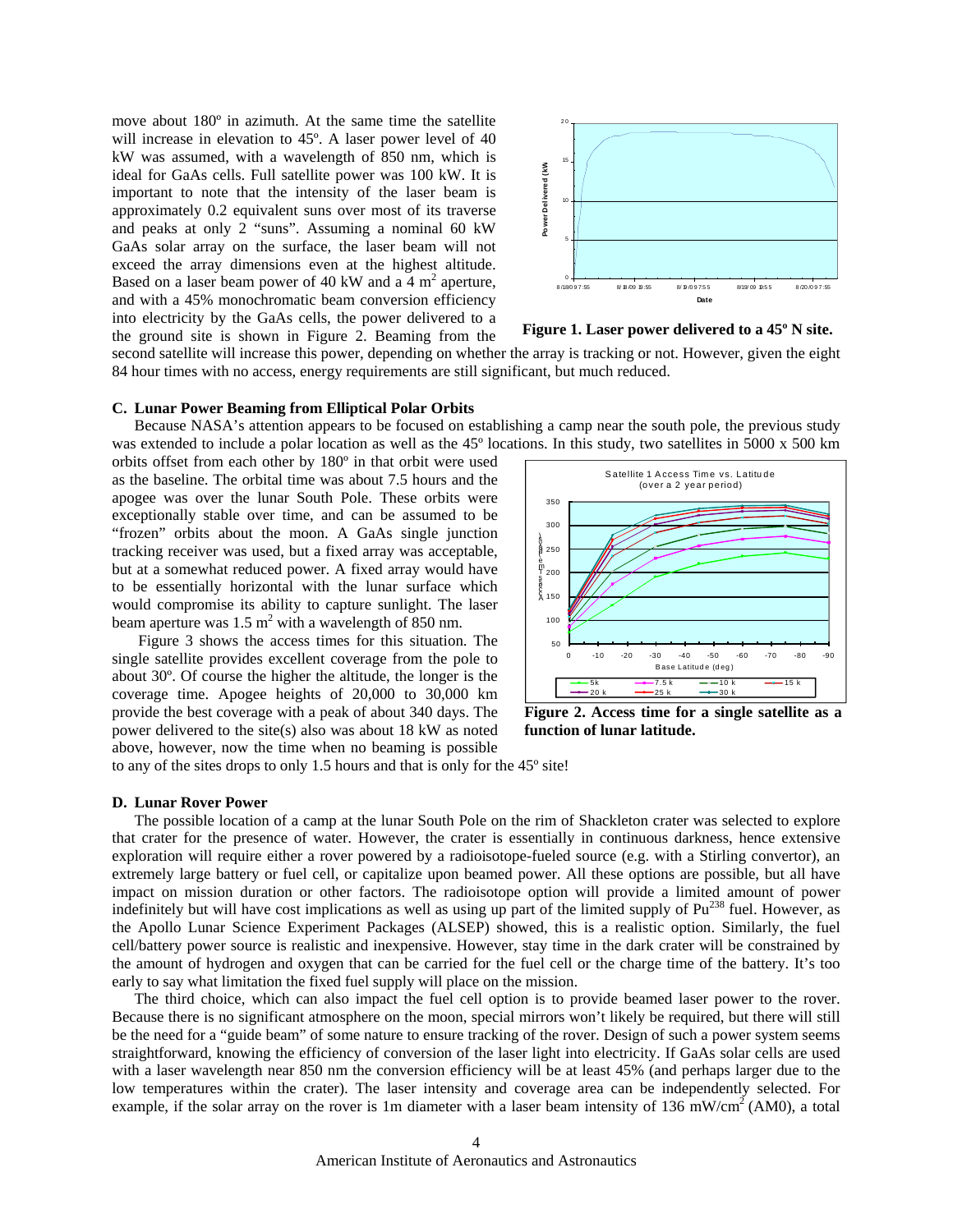power of about 500 W could be supplied when temperature effects are included. The array would include either side reflectors or linear Fresnel lenses to ensure capture of the beam with modest off-pointing due to terrain issues. In addition, a battery would also be a reasonable option to cover times when the line of sight between the beaming source and the rover is obscured by terrain. This power level would roughly equal the power delivered by three Stirling Radioisotope Power sources.

Similarly, the beamed laser power could be used to regenerate hydrogen and oxygen from water produced in the fuel cell and thus increase the mission time of that option. However, the straightforward option of directly powering the rover with a small solar array seems to be the most cost effective. Thus laser power beaming to a rover within a permanently dark crater appears to be a very attractive option. More detailed mission profiles that take into account the terrain of the crater interior and potential "interesting" locations must be developed to assess feasibility of this option.

# **III. Mars Power Beaming**

Electric propulsion has emerged as a cost-effective solution to a wide range of satellite applications and it is a logical choice for Mars exploration as well. Deep Space 1 successfully demonstrated electric propulsion as the primary propulsion source for a satellite. The POWOW (POwer WithOut Wires) concept<sup>3,4</sup> was a solar-electric propelled spacecraft capable of significant cargo and acceptable trip times to Mars. Once at Mars, it would enter areosynchronous orbit (Mars GEO equivalent ~17,000 km altitude) and beam power to surface installations by either lasers or microwaves. Two different approaches were used for the spacecraft: 1) a 10 MW, highly modular vehicle with power, propulsion and beaming modules arranged in 50 kW sections<sup>3</sup> and 2) a conventional designed 898 kW solar array with only laser power beaming from the main spacecraft body<sup>4</sup>.

## **A. 10 MW POWOW Spacecraft**

The schematic of the 10 MW (AM0) vehicle is shown in Figure 4. It was made from modular power sections with AM0 power of about 36 W each. These were assembled in hexagonal sections that totaled 8 kW/section. Six of these sections (totaling 48 kW) were then used as a further building block. However, one important aspect of this configuration is that the central hexagon that is surrounded by the six power units housed both the electric propulsion units as well as laser power beaming units (especially lasers). To be specific, in this building block, there were 200 power units and 34 propulsion/beaming units. At Mars, the power level in these units would drop to between 17 and 26 kW due to the distance from the sun and Mars' orbital ellipticity.

The nominal 48 kW units were further assembled into hexagonal sections each having a power level of 1.6 MW with an edge dimension of 48 m. Six of these sections were assembled around a central core which housed the microwave power beaming source. Of course, this section could house another laser power unit instead of the microwave power beamer. Because of the high degree of modularity of this concept, the cost of the solar arrays would drop significantly given that the "learning curve" concept would work for space arrays as it has for terrestrial photovoltaic systems. Were that to be the case, the cost of these arrays would drop by over two orders of magnitude.



**Figure 4. POWOW spacecraft concept** 

#### **B. 10 MW POWOW Spacecraft Mission Issues**

 (1) Spacecraft mass and trip times: The spacecraft would weigh on the order of 350 MT in earth orbit! Admittedly this is a concept for the distant future, but the analysis of trip time to Mars illustrated the value of electric propulsion. Several propulsion cases were examined but one having 5 kg/kW for the power system specific power coupled with a 5 kg/kW propulsion system that had an Isp of 4000 s, yielded trip times to Mars of only 279 days. This vehicle also carried an additional 70 MT of payload.

 (2) Power beaming options - microwaves: Two microwave options with frequencies of 10 and 35 GHz were examined. Because the areosynchronous altitude is 17,000 km above Mars, severe challenges exist in achieving the goals of this mission. The maximum diameter of the spacecraft was 258 m leading to a maximum transmitter area of just over 52,000 m<sup>2</sup>. For beaming applications, a 10 dB Gaussian taper was assumed and a total RF transmitter power of 2.77 MW. Several surprising conclusions were reached as a result of this study. For example, at 10 GHz, for 80% collection efficiency, the rectenna diameter was 3.24 km and 169 kW were delivered to the surface.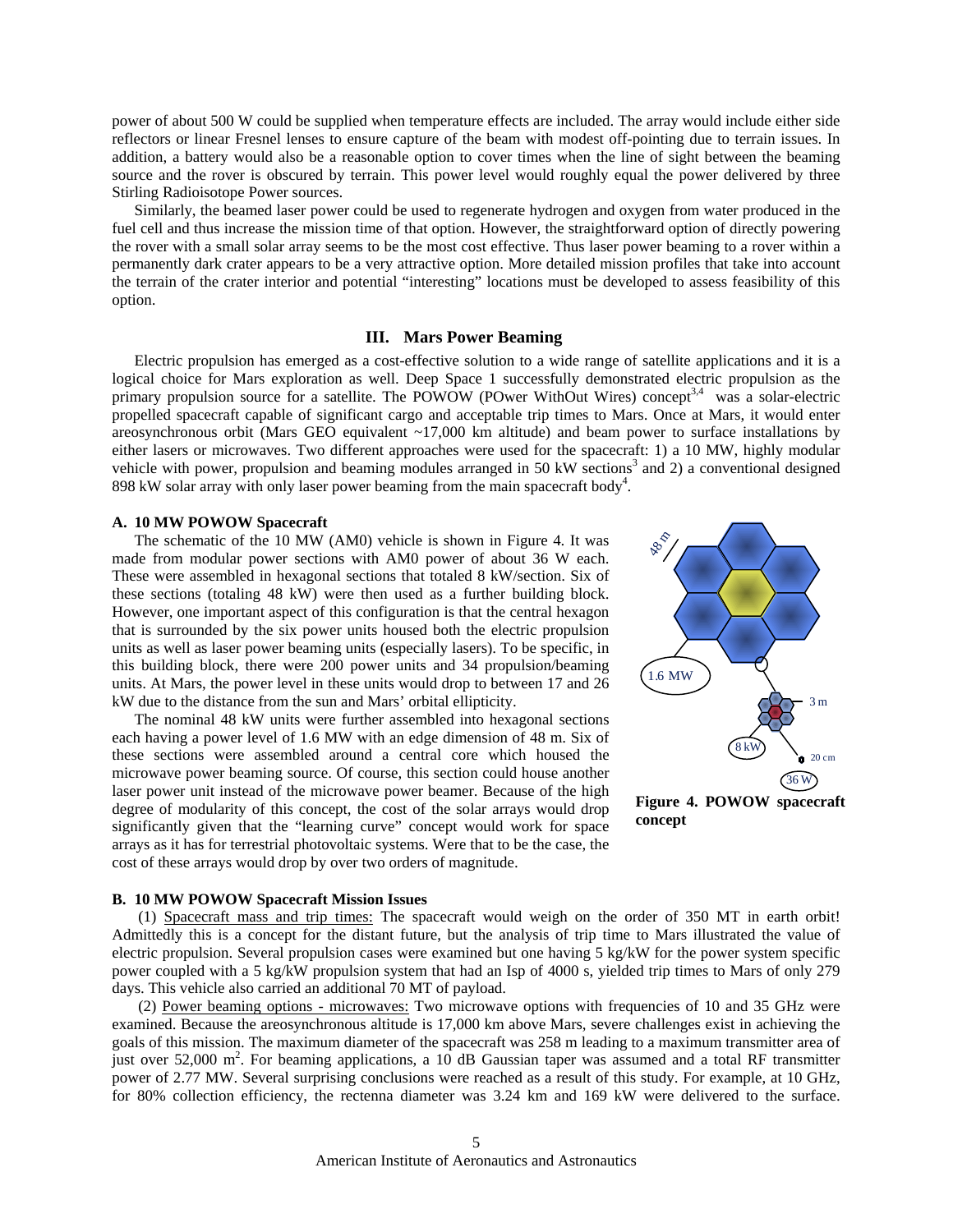However, the key finding was that the rectenna efficiency was only 7.5%! This is caused by the exceptionally low transmitted beam power density. It is so low that the rectenna elements are not being driven hard enough to operate at high efficiency. This would lead to many issues within the diode array where many might not be sufficiently excited to even work, and worse might become a drain on the rest of the array.

The situation did not improve significantly with the 35 GHz case. Once again, at 80% collection efficiency, the rectenna diameter dropped to 0.93 km and 194 kW was delivered to the surface. This is an increase in power over the 10 GHz case, but the rectenna efficiency was still low – about 8.8%. Once more, this was caused by the low transmitted beam power density limited by the maximum diameter of 258 m. Thus microwave power beaming was dropped from further consideration for future studies of this concept.

 (3) Power beaming options – lasers: Because of the limitations of the microwave system. optical power beaming was considered. One of the benefits of Mars is that it has virtually no atmosphere - just about 7 millibars of CO<sub>2</sub>. Therefore the use of both a 10.6  $\mu$ m CO<sub>2</sub> laser and a 1.06  $\mu$ m laser were examined. It is possible that the 10.6  $\mu$ m laser might excite unwanted modes in the Martian CO<sub>2</sub>atmosphere and suffer additional losses, but that issue was not considered in the study. Neither was the need for adaptive optics on the mirror and use of a guide beam to adjust for variations in the Martian atmosphere due to the low density – however that was probably overoptimistic. Furthermore, the infrared wavelengths may not be significantly affected by the dust storms in the atmosphere given the small size of Martian dust. At the time, none of these issues was studied in detail.

The results of that study indicated that about 800 kW could be delivered to the surface. However, some errors were made in the area calculations that need to be corrected. Specifically, for a 1.06  $\mu$ m laser beam with a 1 m diameter aperture and a Strehl ratio of 0.9, the beam intensity at the surface is about 2.8 mW/cm<sup>2</sup>. However, with a 4 m diameter beaming aperture the intensity at the receiving solar cell array becomes  $44.3 \text{ mW/cm}^2$  and with a 6 m diameter aperture it rises to 100 mW/cm<sup>2</sup>. Assuming 40% conversion efficiency from power to laser beams and an average solar intensity at Mars of 46% AM0, a 90% transmission efficiency and a 45% solar cell conversion efficiency yields a surface power of about 800 kW. Of course this assumes no adverse atmospheric effects. The 10.6 µm laser case would require a thermal conversion system because there are no solar cells that operate at that wavelength. No detailed study was made of thermal engine conversion or thermophotovoltaic conversion subsystems for this laser. Thus the wavelength choice is critical for significant power transfer.

## **C. 898 kW POWOW Spacecraft**

The conceptual design<sup>4</sup> of the 898 kW POWOW spacecraft is shown in Figure 5. This 2001 study used various technologies that were expected to be available in 2003. Each wing was built from eight 3x2 ATK "Aurora" modules, that used advanced cell and Stretched Lens concentrator Array technologies that boosted the total power to just over 56 kW EOL per module. Thus each wing produced 449 kW and has dimensions of 53 m wide by 50 m in length. Each wing has a mass of approximately 2488 kg (180 W/kg). The electric propulsion module is centrally located in the body of the spacecraft and had a 45-degree plume clearance from the closest array element. There are 48 Xe Hall thrusters arranged in a 6x8 configuration. Thirty of the Hall thrusters are active with the remaining sixteen standing in reserve. The dry propulsion module weighed 10,700 kg .

The trip times were calculated assuming that the spacecraft had been boosted to near escape velocity so travel through the radiation belts was unnecessary. A program called All SEP Mars 1.0<sup>5</sup> was used for these calculations. The results of the modeling using the Xe Hall thruster yielded a payload of 4.0 MT, IMHELIO of 44.4 MT and a trip time to Mars of 221 days with another 9 days required for capture (230 days total). The capture orbit in this case is a lower orbit than areosynchronous so the total time is conservative. The total



**Figure 5. 898 kW POWOW spacecraft** 

propellant mass was 24 MT. The trip times obtained were reasonable for payload transits to Mars and were similar to chemical propulsion results.

# **D. 898 kW POWOW Spacecraft Subsystem Issues**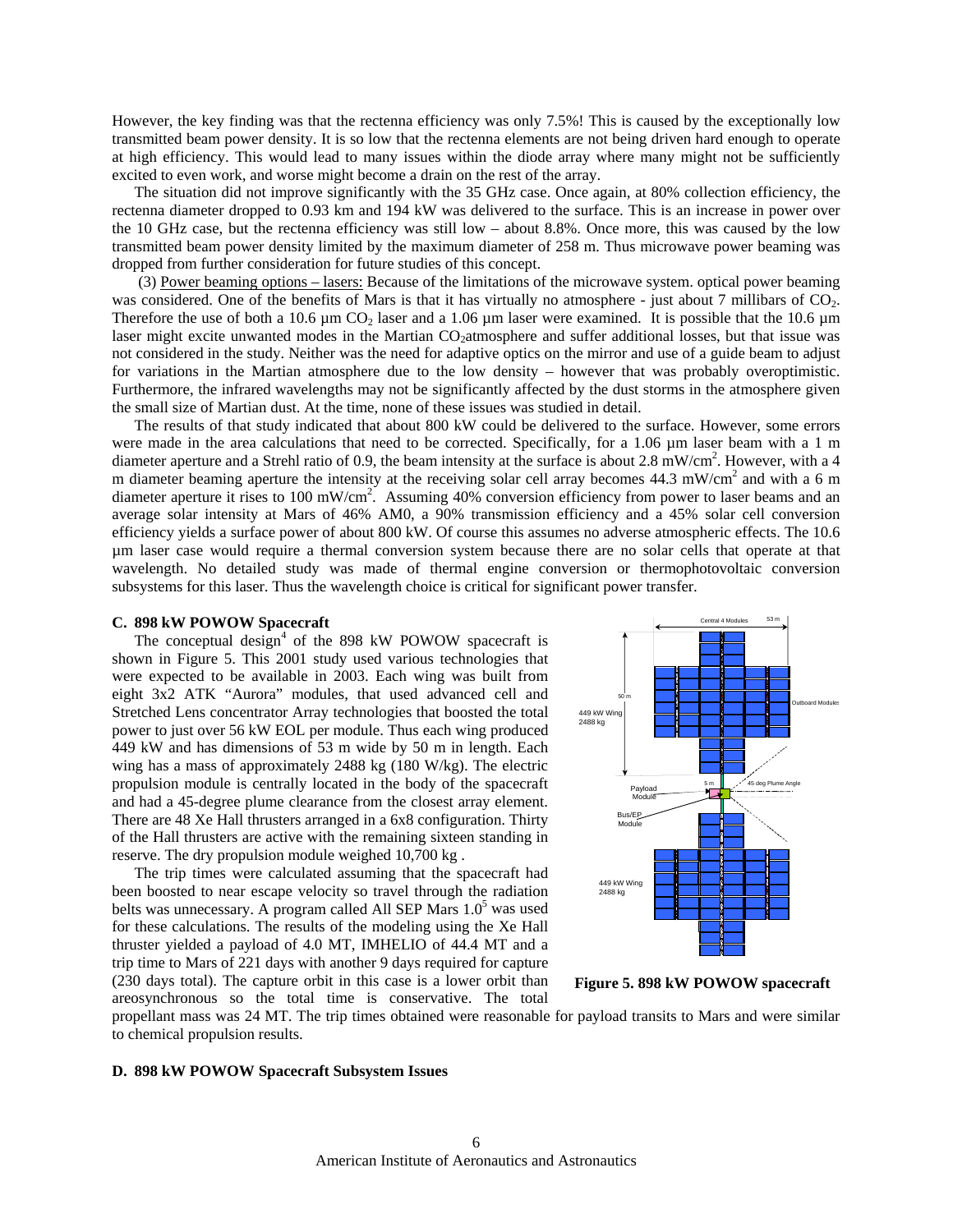(1) Solar cell and array technologies: The baseline solar cell was 26% efficient triple junction cell operating at 80 °C with 78% of the power remaining ( $p/p_0$ ) after a dose of  $1x10^{15}$  electrons/cm<sup>2</sup>. The 2003 projection proposed a 32% efficient, four-junction cell operating at 80 °C under concentration with a  $p/p_0$  of 83%. Unfortunately that

projection was overly optimistic – but current production technology is approaching that value. These cells would be used in the Stretched Lens Array (SLA) shown in Figure 6. The SLA consists of linear Fresnel lenses made from DC 93-500 silicone rubber, a linear array of triple junction solar cells mounted on a thin composite radiator. The silicone lenses are flexible and are deployed by spring action. Their present lens thickness is about 180 µm but can be substantially reduced. Confirmed lens efficiency is 92% and the concentration ratio is 8.5x. At the time of the study this design produced an array of 180 W/kg. An even lighter weight design, 330 W/kg, is being demonstrated today with further increases likely. Thus these past calculations were somewhat pessimistic on mass. The six panel, 48 kW modules package neatly into a 2m x 2m x 4m envelope.



**Figure 6. Lightweight stretched lens array (SLA) model.** 

 (2) Electric propulsion technologies: With power levels up to 898 kW, the design of the propulsion module/array is driven by plume considerations to a first degree and by the secondary issue of array pointing versus thrust vector. The configuration of the system also drives the thruster choices to higher power levels. In that study, four suitable candidates were identified from a wide range of propulsion candidates. The selected options fell into two general categories – 25 kW class thrusters and very large thrusters with power levels above 200 kW per thruster. The selected options were: 25 kW Xe Ion (Isp 6000s), 25 kW Xe Hall (Isp 3242s), 256 kW Li Applied Field MPD (Isp 5382s), and 768 kW Li Self Field MPD (Isp 3405s). Trip times were calculated using a program for performing quick estimates of trip times for electrically propelled spacecraft traveling to Mars called All SEP Mars1.0<sup>5</sup>. As noted above, the Xe Hall thruster yield a payload of 4.0 MT, IMHELIO of 44.4 MT and a trip time to Mars of 230 days including capture.

 (3) Power beaming technology: For this study, a 1.06 µm laser was used once again due to the extensive work at that wavelength, but a promising new avenue of a 0.9 µm diode bar laser was mentioned. That 192 bar laser diode array that yielded 23 kW of peak power at 0.9 µm wavelength with an efficiency of 43%. This wavelength is much more compatible with GaAs solar cells that the Si cells that might have been used with the  $1.06 \mu m$  laser. Of course with all laser options, cooling will be a major issue and assessment of that issue was not included. The hope was that as laser technology advances, efficiencies will continue to increase with a concomitant decrease in cooling needs. Using the previous assumptions for the 10 MW POWOW, with an initial power of 898 kW, a 43% conversion of electricity into laser light, an average solar intensity at Mars of 46% AM0, a 90% transmission efficiency and a 45% solar cell conversion efficiency yields a surface power of about 72 kW. That paper failed to include the reduction in power of the satellite at Mars, which has been corrected here.

#### **E. Costing Methodology**

Detailed learning curve modeling was done and assumed three levels of production: initial low rate, a second phase that yielded 17 flight units and a final stage producing the rest of the arrays. At the end of production, costs were projected to drop below \$200/W at an array level.

## **IV. Venus Microwave Power Beaming**

To the best of this authors' knowledge, no study of power beaming to the Venusian surface has ever been conducted. Because of the thick cloud cover, the use of laser power beaming with a photovoltaic receiver on the surface is not likely due to significant atmospheric absorption of the beam. Secondly, the high surface temperature (735 K or 462 ºC) would render most photovoltaic systems unusable. Finally, the both high surface temperature and pressure have been significant barriers to long-duration surface exploration. However, two factors make Venus a very interesting target for beamed microwave power for robotic exploration. First, the diameter of Venus is 6,052 km (or 95% that of earth. Furthermore, it is located at about 0.72 AU from the sun; hence the solar intensity is about double that of earth, making satellite solar arrays smaller. However, a quick estimate of the Venus Synchronous Orbit (VSO) suggests that it would be approximately 925,000 km from the surface due to the very slow Venusian rotation rate of 6.52 km/hr caused by a sunrise to sunrise time of 116.75 days (not the 243 day transit about the sun). This makes microwave power beaming transmit apertures very large in order to keep the receiving antenna within reasonable bounds.